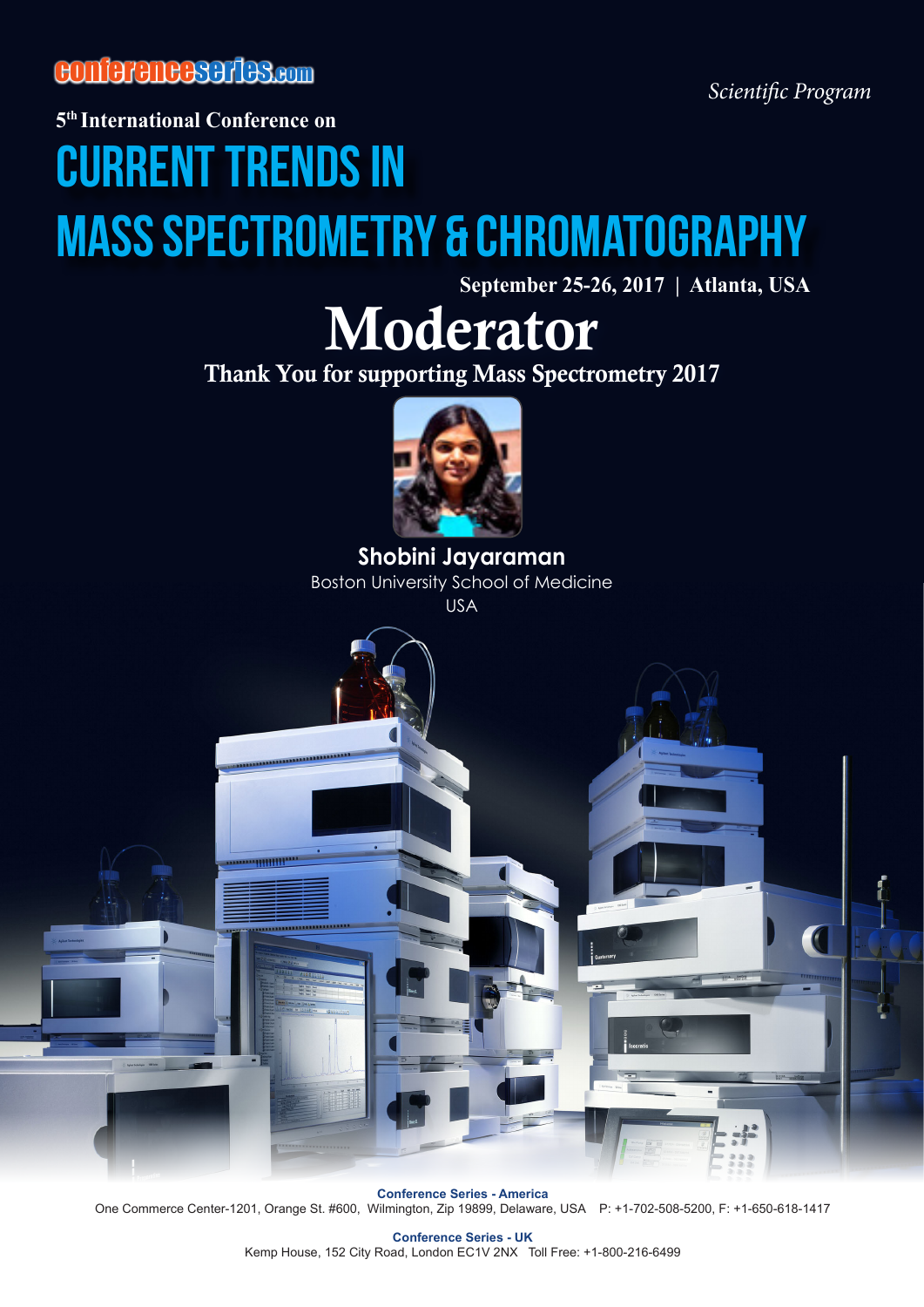**Day 1 September 25, 2017**

**09:00-09:30 Registrations**

**Piedmont II**

**Keynote Forum**

## conferenceseries.com 09:30-9:45 **Opening Ceremony**

| 09:45-10:25                                                                                                                                                             |             | Title: The Use of Mass Spectrometry to Study the Human Pituitary: The Future of<br>Neuroendocrinology                                              |
|-------------------------------------------------------------------------------------------------------------------------------------------------------------------------|-------------|----------------------------------------------------------------------------------------------------------------------------------------------------|
|                                                                                                                                                                         |             | Dominic M. Desiderio, University of Tennessee Health Science Center, USA                                                                           |
| $10:25 - 11:05$                                                                                                                                                         |             | Title: The Hope of Greatly Reducing Cancer Fatality is Getting to be Realized<br>Mostafa el Sayed, Georgia Institute of Technology, USA            |
|                                                                                                                                                                         |             | <b>Panel Discussion</b>                                                                                                                            |
|                                                                                                                                                                         |             | Group Photo & Networking & Refreshment Break 11:05-11:30 @ Piedmont Prefunction                                                                    |
|                                                                                                                                                                         |             | Sessions: Applications of Mass Spectrometry   Mass Spectrometry in Proteomics   Innovations in Mass<br><b>Spectrometry   lonization Techniques</b> |
|                                                                                                                                                                         |             | Session Chair: Mostafa el Sayed, Georgia Institute of Technology, USA                                                                              |
|                                                                                                                                                                         |             | Session CO-chair: Luigi Silvestro, 3S-Pharmacological Consultation & Res, Germany                                                                  |
|                                                                                                                                                                         |             | Session Introduction                                                                                                                               |
| 11:30-12:00                                                                                                                                                             |             | Title: The assessment of the exposure levels to mycotoxins among dairy cattle in the two South<br><b>African provinces using HPLC (ESI)-MS/MSn</b> |
|                                                                                                                                                                         |             | Makhapa Makhafola, Research & Development, Mintek, South Africa                                                                                    |
| 12:00-12:30                                                                                                                                                             |             | Title: Validation of methodologies for the determination of Pesticides and Veterinary drugs in<br>foods of animal origin by HPLC-QqQ/MS and GC-MS  |
|                                                                                                                                                                         |             | Lucia Pareja, Universidad de la República, Uruguay                                                                                                 |
| 12:30-13:00                                                                                                                                                             |             | Title: Current Practices and New Developments in Metabolite Identification using LC-MS<br>Shuguang Ma, Genentech Inc, USA                          |
| 13:00-13:30                                                                                                                                                             |             | Title: Toxicant exposure marker discovery using different mass spectrometry-based<br>metabolomics data processing methods                          |
|                                                                                                                                                                         |             | Pao-Chi Liao, National Cheng-Kung University, Taiwan                                                                                               |
|                                                                                                                                                                         |             | <b>Panel Discussion</b>                                                                                                                            |
|                                                                                                                                                                         |             | Lunch Break 13:30-14:20 @ Willow                                                                                                                   |
| Sessions: Recent Advances and Development in Mass Spectrometry   Innovations in Mass Spectrometry  <br><b>Ionization Techniques   Applications of Mass Spectrometry</b> |             |                                                                                                                                                    |
|                                                                                                                                                                         |             | Session Chair: Magnus Magnusson, University of Iceland, Iceland                                                                                    |
|                                                                                                                                                                         |             | Session CO-chair: Pao-Chi Liao, National Cheng-Kung University, Taiwan                                                                             |
|                                                                                                                                                                         | 14:20-14:50 | Title: Chemoproteomic Characterization of Covalent Kinase Inhibitors                                                                               |
|                                                                                                                                                                         |             | Jarrod Marto, Dana-Farber Cancer Institute, USA                                                                                                    |
| $14:50 - 15:20$                                                                                                                                                         |             | Title: Group-DIA: A software tool for untargeted analysis of multiple data-independent<br>acquisition (DIA) mass spectrometry files                |
|                                                                                                                                                                         |             | Chuan-Qi Zhong, Xiamen University, China                                                                                                           |
|                                                                                                                                                                         |             | <b>Panel Discussion</b>                                                                                                                            |
|                                                                                                                                                                         |             | Networking & Refreshment Break 15:20-15:40 @ Piedmont Prefunction                                                                                  |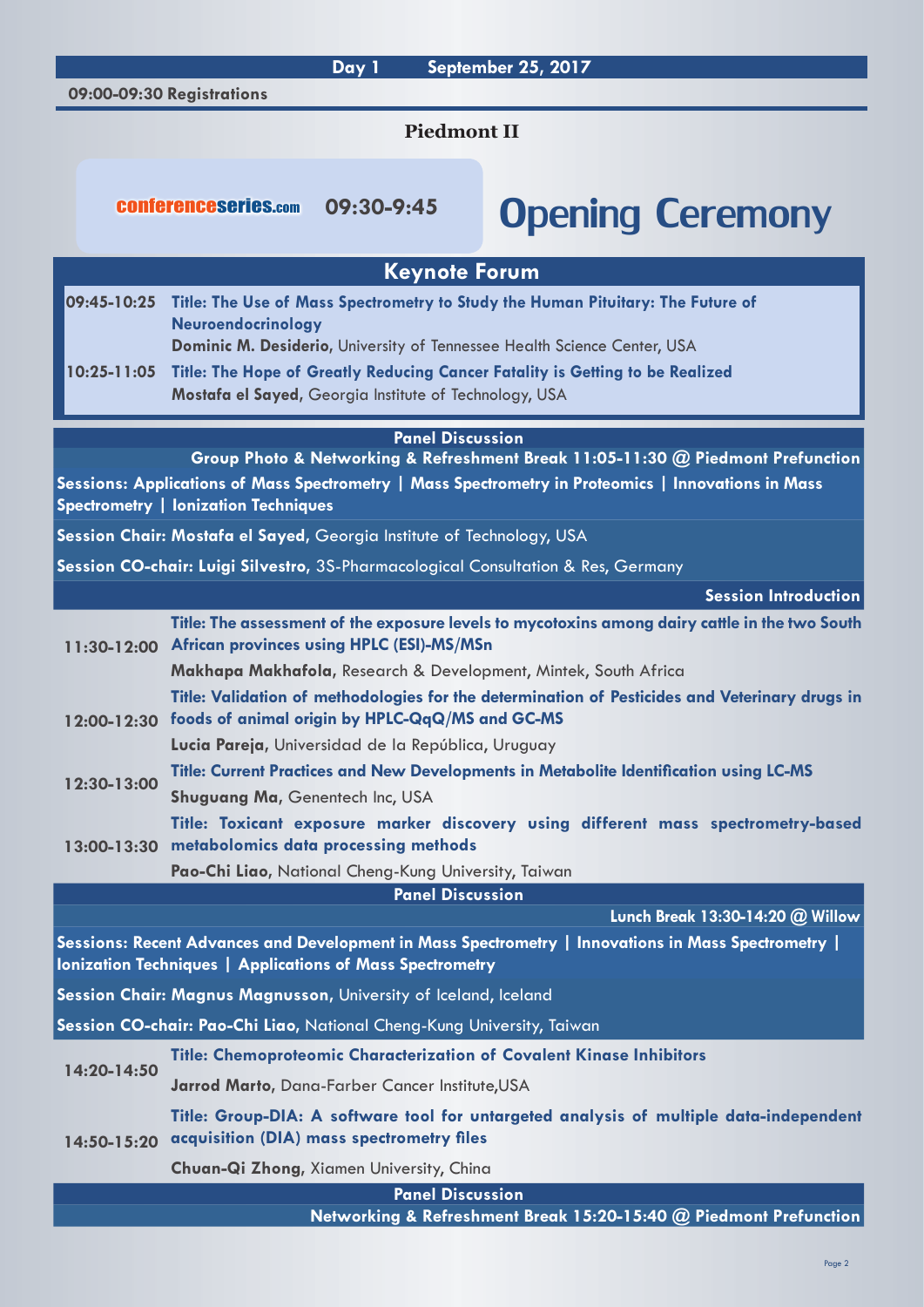## **15:40-16:10 Title: The challenge of identifying tuberculosis proteins in ancient biological samples**

**Kai Y. Teoh,** University of York, UK

**16:10-16:40 and chemical contaminants in fruits and vegetables by GC-Q-TOF/MS and LC-Q-TOF/MS Title: The method efficiency evaluation study on non-target detection of over 1000 pesticides** 

**Guo-Fang Pang,** Chinese Academy of Inspection and Quarantine, China

**Panel Discussion**

|                                                                                                                                                                                                                                   | September 26, 2017<br>Day 2                                                                                                                                                            |  |  |
|-----------------------------------------------------------------------------------------------------------------------------------------------------------------------------------------------------------------------------------|----------------------------------------------------------------------------------------------------------------------------------------------------------------------------------------|--|--|
|                                                                                                                                                                                                                                   | <b>Piedmont II</b>                                                                                                                                                                     |  |  |
|                                                                                                                                                                                                                                   | <b>Keynote Forum</b>                                                                                                                                                                   |  |  |
| $9:45 - 10:25$                                                                                                                                                                                                                    | Title: Mass Spectrometry-Based Novel Chemical and Enzymatic Methods to Globally and                                                                                                    |  |  |
|                                                                                                                                                                                                                                   | <b>Site-Specifically Analyze Glycoproteins</b>                                                                                                                                         |  |  |
| 10:25-11:05                                                                                                                                                                                                                       | Rhongu wu, Georgia Institute of Technology, USA<br>Title: T-patterns from DNA to protein and human mass-societies: self-similarity across billions of<br>years and orders of magnitude |  |  |
|                                                                                                                                                                                                                                   | Magnus Magnusson, University of Iceland, Iceland                                                                                                                                       |  |  |
|                                                                                                                                                                                                                                   | <b>Panel Discussion</b>                                                                                                                                                                |  |  |
|                                                                                                                                                                                                                                   | Networking & Refreshment Break @ 11:05-11:30 @ Piedmont Prefunction                                                                                                                    |  |  |
|                                                                                                                                                                                                                                   |                                                                                                                                                                                        |  |  |
| Sessions: Chromatography and High Performance Liquid Chromatography (HPLC)   Applications<br>of Mass Spectrometry   Mass Spectrometry Configurations and Sample Preparation Techniques  <br><b>Applications of Chromatography</b> |                                                                                                                                                                                        |  |  |
|                                                                                                                                                                                                                                   | Session Chair: Rhongu wu, Georgia Institute of Technology, USA                                                                                                                         |  |  |
|                                                                                                                                                                                                                                   | Session Co-chair: Jarrod Marto, Dana-Farber Cancer Institute, USA                                                                                                                      |  |  |
|                                                                                                                                                                                                                                   | <b>Session Introduction</b>                                                                                                                                                            |  |  |
|                                                                                                                                                                                                                                   | Title: Development of an Immunoaffinity-HPLC-MS/MS Diagnostic Test for Measuring                                                                                                       |  |  |
| $11:30-12:00$                                                                                                                                                                                                                     | <b>Exposure to Organophosphate Pesticides using Agarose Beads</b><br>Jennifer Knaack, Mercer University, USA                                                                           |  |  |
| 12:00-12:30                                                                                                                                                                                                                       | Title: Matrix and LC-MS: It is invariably a source of problems or can we get relevant<br>information evaluating its composition in individual samples?                                 |  |  |
|                                                                                                                                                                                                                                   | Luigi Silvestro, 3S-Pharmacological Consultation & Res, Germany                                                                                                                        |  |  |
| 12:30-13:00                                                                                                                                                                                                                       | Title: Root causes of LC/MS data variability                                                                                                                                           |  |  |
|                                                                                                                                                                                                                                   | Eduard Rogatsky, Albert Einstein College of Medicine, USA<br>Title: Evaluating and Comparing Antifungal Constituents From Annona senegalensis                                          |  |  |
| 13:00-13:30                                                                                                                                                                                                                       | <b>Methanol Extract Using LC-MS and Fitness Test Techniques</b>                                                                                                                        |  |  |
|                                                                                                                                                                                                                                   | Ochieng Anthony, Sumait University, Tanzania                                                                                                                                           |  |  |
|                                                                                                                                                                                                                                   | <b>Panel Discussions</b>                                                                                                                                                               |  |  |
|                                                                                                                                                                                                                                   | Lunch Break 13:30-14:20 @ Willow                                                                                                                                                       |  |  |
| Sessions: Mass Spectrometry in Proteomics   Applications of Mass Spectrometry   Innovations in Mass<br><b>Spectrometry   lonization Techniques</b>                                                                                |                                                                                                                                                                                        |  |  |
|                                                                                                                                                                                                                                   | Session Chair: Eduard Rogatsky, Albert Einstein College of Medicine, USA                                                                                                               |  |  |
|                                                                                                                                                                                                                                   | Session Co-chair: Makhapa Makhafola, Research & Development, Mintek, South Africa                                                                                                      |  |  |
|                                                                                                                                                                                                                                   | Title: Immunomagnetic separation method for diagnosing organophosphate pesticides                                                                                                      |  |  |
|                                                                                                                                                                                                                                   | 14:20-14:50 exposure in humans: A new application                                                                                                                                      |  |  |
|                                                                                                                                                                                                                                   | Amruta Indapurkar, Mercer University, USA                                                                                                                                              |  |  |
|                                                                                                                                                                                                                                   | Title: Development and molecular understanding of plasmonic photothermal therapy in                                                                                                    |  |  |
|                                                                                                                                                                                                                                   | 14:50-15:20 combating cancer<br>Moustafa R K Ali, Georgia Institute of Technology, USA                                                                                                 |  |  |
|                                                                                                                                                                                                                                   | <b>Panel Discussion</b>                                                                                                                                                                |  |  |